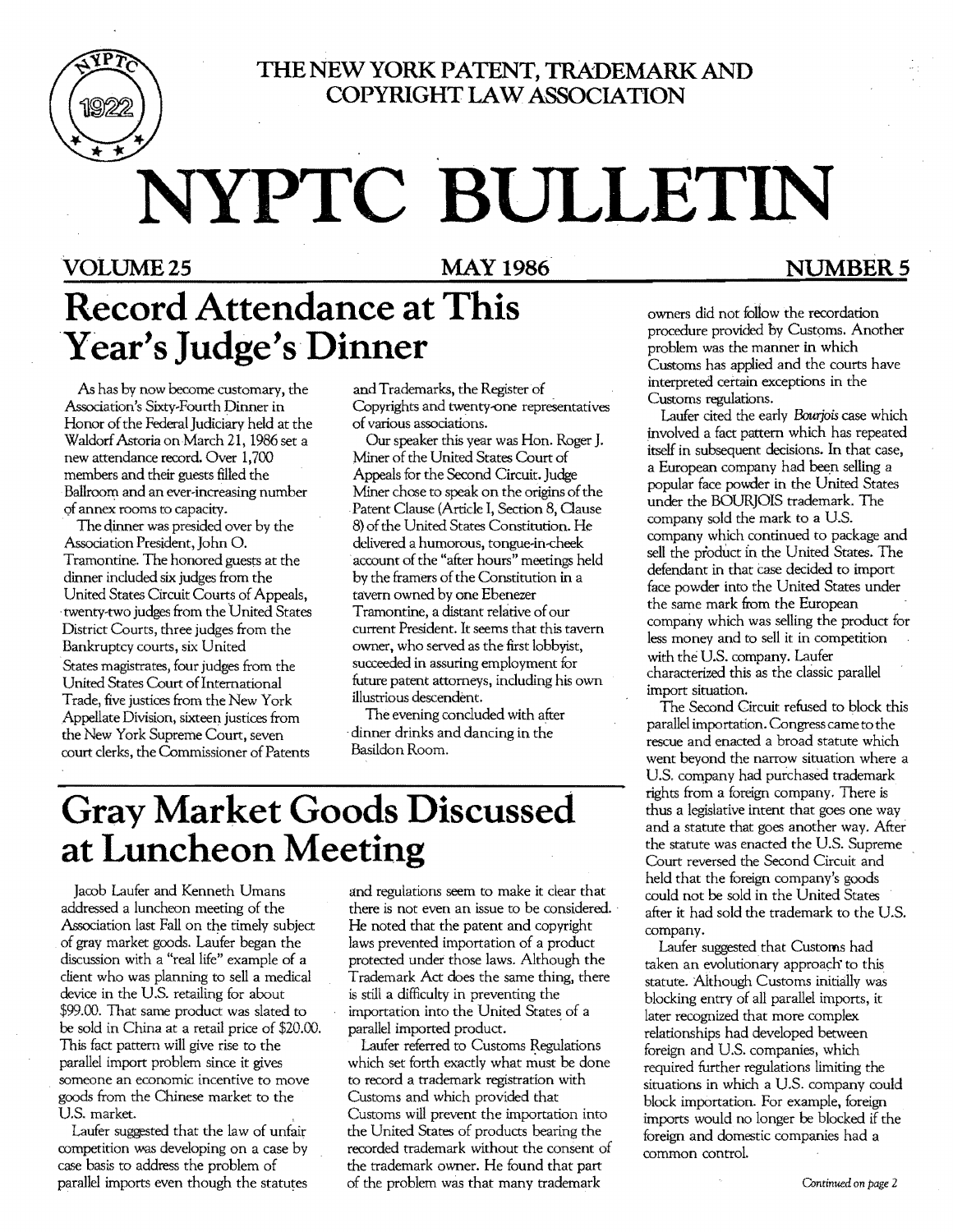#### GRAY MARKET

*Cantinued* from *page I* 

Laufer then discussed the more recent *Mamiya* case, where a camera company had attempted to block the parallel importation of its foreign-produced cameras into the United States. The District Court enjoined such importation on the ground that it constituted trademark infringement. This decision prompted an increase in such litigation.

Laufer suggested that each of these cases was being decided on a case by case basis by the trial judge. In other words, liberal, consumer-minded judges tended to decide cases in favor of parallel importation, while more conservative, big business judges tended to decide in favor of the trademark owner against parallel importation.

Laufer cited certain economic factors and practical considerations which seemed to be determinative in these cases. First, the greater the price differential, the more likely a judge will be to let the product into the country. Second, a-judge might be persuaded to exclude the foreign product if it differed in appearance from the US. product. For example, the US. trademark owner could create something unique about the product being sold in the United States which distinguished it from the products sold abroad under the same mark.

Laufer saw a valid argument that the distributor in the US. has spent money on advertising the product for sale in the US. and that a parallel importer is able to take a free ride on the good will and reputation established by the US. trademark owner. Yet, the trademark owner still has to be able to explain why there is a price differential between the foreign and domestic versions of the product.

Laufer then offered some practical applications as to what was going on today to provide protection against parallel importation. For example, he suggested that there is no reason why there must be common ownership or control of the domestic distributor and the foreign manufacturer. A U.S. distributor could own the mark and record it with Customs in order to exclude parallel imports. The product could also be packaged or sold so that the American consumer believes he is getting more from the US. product than from the imported product. He concluded that the issue . ultimately will be determined in the marketplace.

Ken-Umans next offered his views on parallel importation and explained that they center on the core issue of likelihood of confusion, which is the foundation of trademark law. He defined parallel imports

as a situation where goods bearing the trademark of a given U.S. trademark owner are imported into the United States without the trademark owner's authorization. Such imported goods are not counterfeit and are generally made by the same manufacturers who produce goods for the U.S. trademark owner. Often, these goods are first sold overseas by the US. trademark owner or by a related company or foreign licensee. Umans noted that the gray market problem reached its peak only when the US. dollar became strong, making economically feasible, the importation of goods already sold or distributed in foreign markets.

Umans reviewed the *Bourjois* case and noted that it involved a straightforward trademark assignment whereby the consumer, after the U.S. company received an assignment from the foreign manufacturer, came to associate the trademark in question with the US. company. Further, the U.S. company maintained total control over the trademark as used in the United States. Based on these facts, it was easy to resolve this case on the basis of the likelihood of confusion test.

Umans next discussed the *Mamiya* case and one of the arguments raised by the trademark owner in that case concerning the incontestability of the mark at issue. It had argued that incontestability gave it the exclusive right to use the mark and that it did not have to show likelihood of confusion. Umans suggested that incontestability did not override the express language of Section 32 of the Lanham Act stating that the use by the alleged infringer of a registered trademark must be likely to cause confusion in order to give rise to a civil action. From this he reasoned that if you seek injunctive or equitable relief in a trademark infringement action, you have to establish likelihood of confusion.

Umans explained that there should be no gray market problem where the facts parallel the *Bourjois* situation. That is, an independent U.S. company with an independent good will should have no trouble in enjoining the importation of goods bearing a copy of its trademark. This is the territoriality principle for which *Bourjois* stands. As a general rule, it is only those situations where the U.S. trademark owner is not truly independent and/or does not own an independent good will where problems arise. For example, he referred to the *Mamiya* situation where Mamiya, the foreign manufacturer of the cameras in question, was the original owner of the US. trademark. Obviously, Mamiya could not stop its own goods from coming into the United States, even by a non-authorized distributor, since there could be no colorable claim of likelihood of confusion. Prior to the importation of cameras by the defendant, . Masel, Mamiya had historically given alleged assignments of its U.S. trademark to exclusive US. distributors. Such "assignments" had reversion back clauses which could be triggered by the unilateral cancellation of the distribution agreement by Mamiya. Subsequently, in order to create a *Bourjois* fact pattern for itself, Mamiya, in concert with its worldwide distributor, formed a series of U.S. subsidiaries and allegedly "assigned" the US. trademark to one of those subsidiaries. There was an interlocking Board of Directors and no real evidence that the US. subsidiaries independently controlled the trademark or had achieved a good will separate and apart from Mamiya. Umans questioned the validity of such an assignment and deemed it a disguised license. He referred to a section of the Internal Revenue Code which stated that if an assignor retained any significant control over the trademark after

*Continued* on *page 3* 

# **Speech on Biotechnology Given at Luncheon Meeting**

The New York Patent, Trademark and Copyright Law Association held a luncheon meeting on December 5, 1985. The guest and speaker at the luncheon meeting was John P. White. Mr. White is a member of Cooper, Dunham, Clark, Griffin & Moran and has extensive experience with genetic engineering/ biotechnology patent marters. His talk focused on developments in this area over the past two years.

Mr. White discussed prosecution trends. at the United States Patent and Trademark Office as well as litigation related to the biotechnology area of patent law, and ended the formal presentation with a consideration of future trends. Mr. White then responded to questions.

The patentability of life forms was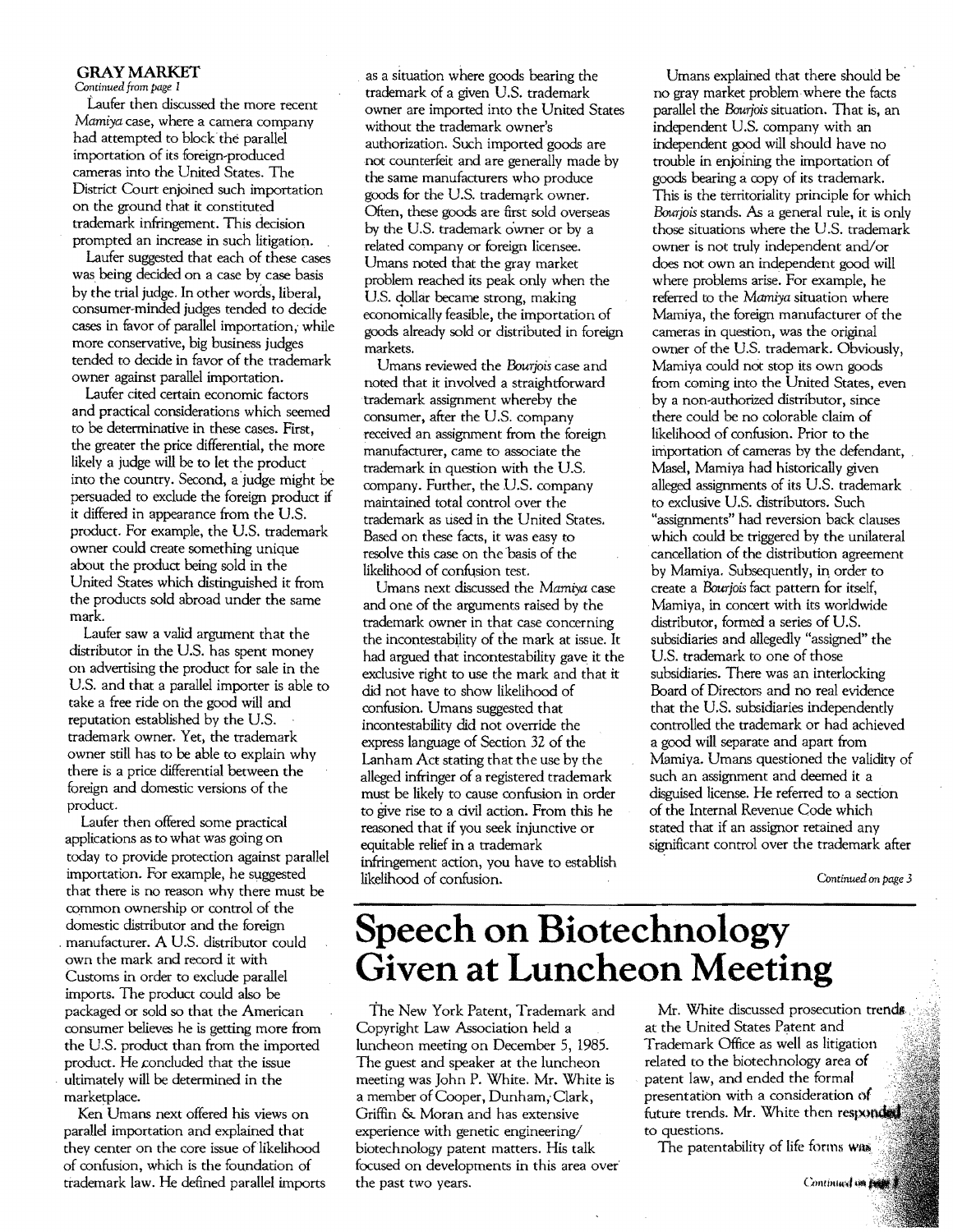#### GRAY MARKET

#### Continued from page 2

the assignment, the assignment would be ruled a sham and treated as a license for purposes of taxation. This would mean that the IRS would tax any monies received from the assignment as ordinary income rather than long-term capital gains. Umans then suggested that this same rule could be applied to assignments of trademarks for purposes of determining whether a company had, in fact, received a bona fide assignment thus validly fitting into a *Bourjois* fact pattern.

He then stated that a company should not be able to get around *Bourjois* by use of sham assignments. He expressed concern that such assignments will be given credibility at the expense of our trademark system in that entities not truly controlling the trademark in question or maintaining the quality of goods bearing the mark could bring bogus trademark infringement suits. He thought that the problem of parallel imports might be better dealt with by legislation and that we should avoid solutions to the gray market problem which merely exalt form over substance.

### **BIOTECHNOLOGY**

*Continued from page 2* 

addressed in *Diamond v. Chakrabarty,447*  US. 303, 206 USPQ 193 (1980). There the Supreme Court held that microorganisms produced by genetic engineering were not excluded by 35 US.c. §lOL

Chakrabarty's patent claims were of three types: first, process claims for the method of producing the bacteria; second, claims for an inoculum comprised of a carrier material floating on water, such as straw, and the new bacteria; and third, claims to the bacteria themselves. The Examiner allowed the claims falling into the first two categories, but rejected claims for the bacteria. His decision rested on two grounds: (1) that mircoorganisms are "products of nature". and (2) that as living things they are not patentable subject matter under 35 U.S.C. §101. The Patent Office Board of Appeals affirmed the Examiner. The Court of Customs and Patent Appeals reversed on the authority of its prior decision in In re *Bergy* 563 E2d 1031, 195 USPQ 344 (1977) which held that "the fact that microorganisms . ; . are alive . . . [isJ without legal significance" for purposes of the patent law. The Supreme Court granted a writ of certiorari. Chief Justice Burger wrote that Chakrabarty's microorganism qualifies as patentable subject matter. The claim was "not to a hitherto unknown natural phenomenon, but to a

nonnaturally occurring manufacture or composition of matter - a product of nature having a distinct name, character [and] use". Mr. White pointed out that the Court of Customs and Patent Appeals held in In re *Kratz and Strasburger*  201 USPQ 71 (1979) that purified natural products may be patentable.

In general the PTO had treated higher life forms as unpatentable. Plants are granted protection as a result of two pieces of legislation: the 1930 Plant Patent Act, which affords patent protection to certain asexually reproduced plants, and the 1970 Plant Variety Protection Act, which authorizes patents for certain sexually reproduced plants but excludes bacteria from its protection.

In Ex *parte Hibberd,* 227 USPQ 443 ·(1985), the United States Patent and Trademark Office Board of Appeals and Interferences took the view that plants could also receive patent protection under 35 US.c. §iOL *Hibberd* involved an appeal from the Examiner's decision finally rejecting claims relating to maize plant technologies, including seeds, plants, and tissue cultures which have or are capable of producing plants or seeds having increased free tryptophan levels. The rejections were based on the Examiner's position that the claims comprise subject matter which is inappropriate for protection under 35 US.c. §1OI. The Examiner asserted that to the extent the claimed subject matter could be protected under the Plant Variety Protection Act or the Plant Patent Act, protection under 35 U.S.C. §101 would not be available.

The court reversed the Examiner's decision. The court stated that the question presented by this case was whether the scope of Section 101 had been narrowed or restricted by reason of the enactment of the plant-specific Acts. The court asserted that the Supreme Court in *Chakrabarty* interpreted the language of Section 101 "to include everything under the sun that is made by man". The board found that neither the Plant Patent Act nor the Plant Variety Protection Act expressly excludes any plant subject matter from protection under Section 101, and that the.legislative history of these Acts did not indicate an intent to restrict or limit the scope of patentable subject matter available pursuant to 35 U.S.C. §101. The Examiner stated that passage of plantspecific Acts implicity narrowed Section 101 but the court rejected this view in light of the overwhelming weight of authority which supports the view that repeals by implication are not favored.

Two cases were mentioned which

addressed the issue of 35 US.c. §1l2 enablement in patents claiming microorganisms, In re *Lundak* 773 F.2d 1216, 227 USPQ 90(1985) and Ex *parte Jackson et at.* 217 USPQ 804 (1982).

*Lundak* was decided in the Federal Circuit Court of Appeals. The appeal from the United States Patent and Trademark Office Board of Appeals concerned the administrative role of the PTO whereby an inventor in the field of mircobiology is required to deposit a sample of relevant biological materials with an independent depository on or before the date the inventor files a patent application. The deposit requirement applies only to biological materials that 'are not readily reproducible from their written description. The Board of Appeals affirmed the Examiner's rejection of two claims of a patent application entitled "High Fusion Frequency Fusible Lymphoblastoid Cell Line" for failure to meet requirements of 35 U.S.C. §112, first paragraph, due to Lundak's failure to make such deposit on or before his filing date. Inventor Lundak sought to change . his filing date to the date of deposit of the microorganism, but the Commissioner denied the petition, stating there was no indication the application was not complete as of the original filing date. Lundak appealed to the Board of Appeals contending that he had deposited the cell line with colleagues at the University of California. The Board held that such a deposit was inadequate because they were not. "recognized depositories" which could guarantee permanent availability. The Board held that Lundak's deposit seven days after the filing date was "new matter".

The court stated that MPEP §608.01(p)C does not specify whether the deposit be in a private or public depository. Its requirement that the deposited culture be available to the PTO during pendency of the patent application is satisfied by compliance with a request from the PTO to the applicant. The court concluded that 35 U.S.C. §112 does not require the transfer of a sample of invention to an independent depository prior to the filing date of the patent application. The court concluded that Lundak's specification as filed met the requirements of constructive reduction to practice and that insertion of depository data after filing is not new matter. Lundak's written description along with the availability of a sample to the public after the patent has issued will meet the enablement requirement of 35 U.S.c. §1l2.